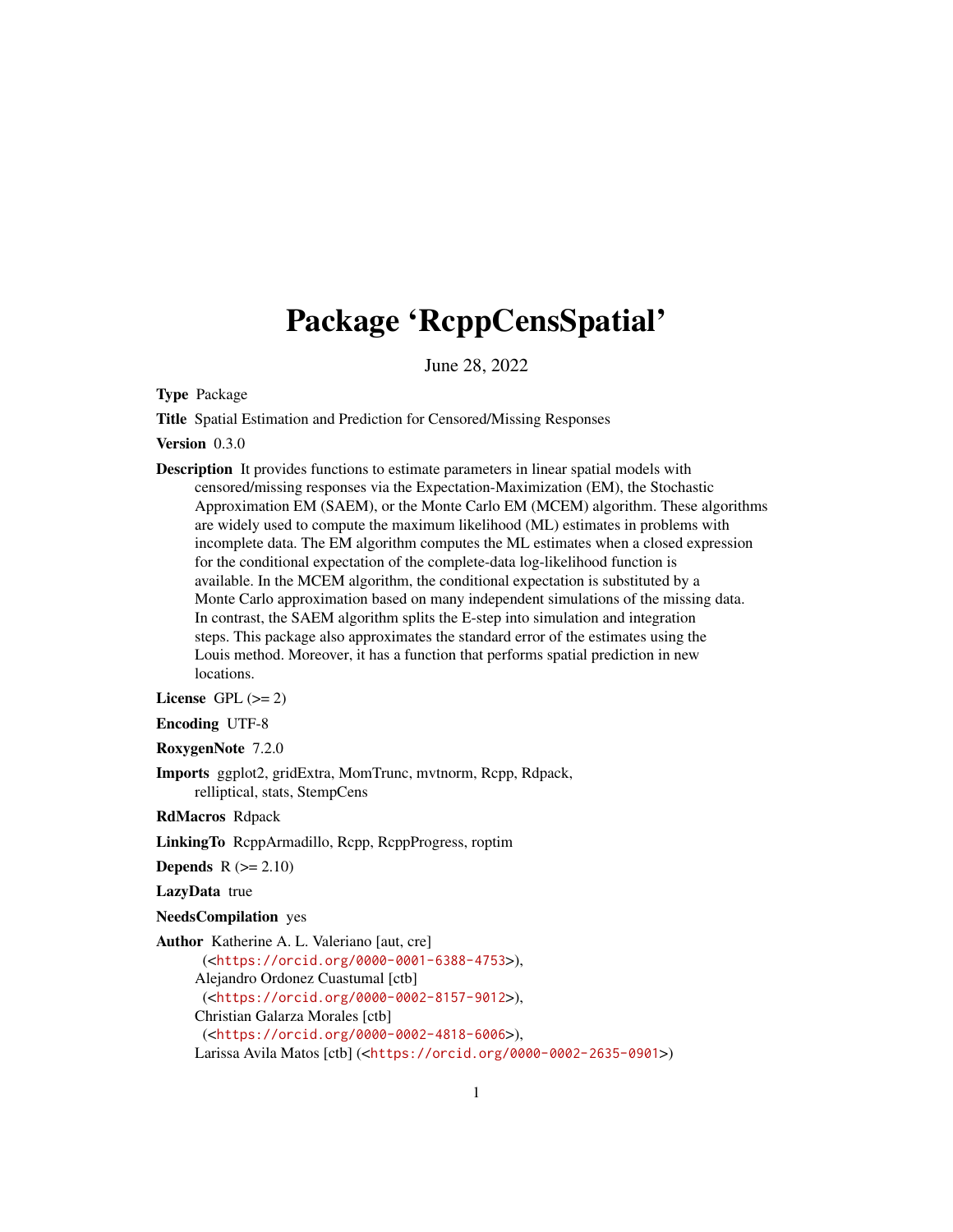<span id="page-1-0"></span>Maintainer Katherine A. L. Valeriano <katandreina@gmail.com>

Repository CRAN

Date/Publication 2022-06-27 23:00:02 UTC

## R topics documented:

| Index |  |  |  |  |  |  |  |  |  |  |  |  |  |  |  |  |  |  | 18 |
|-------|--|--|--|--|--|--|--|--|--|--|--|--|--|--|--|--|--|--|----|

<span id="page-1-1"></span>CovMat *Covariance matrix for spatial models*

#### Description

It computes the spatial variance-covariance matrix considering exponential, gaussian, matérn, or power exponential correlation function.

#### Usage

```
CovMat(phi, tau2, sig2, coords, type = "exponential", kappa = NULL)
```

| phi    | spatial scaling parameter.                                                                                                                                                                      |
|--------|-------------------------------------------------------------------------------------------------------------------------------------------------------------------------------------------------|
| tau2   | nugget effect parameter.                                                                                                                                                                        |
| sig2   | partial sill parameter.                                                                                                                                                                         |
| coords | 2D spatial coordinates of dimensions $n \times 2$ .                                                                                                                                             |
| type   | type of spatial correlation function: 'exponential', 'gaussian', 'matern',<br>and 'pow.exp' for exponential, gaussian, matérn, and power exponential, re-<br>spectively.                        |
| kappa  | parameter for some spatial correlation functions. For exponential and gaussian<br>kappa=NULL, for power exponential $\theta$ < kappa <= 2, and for matérn correlation<br>function kappa $> 0$ . |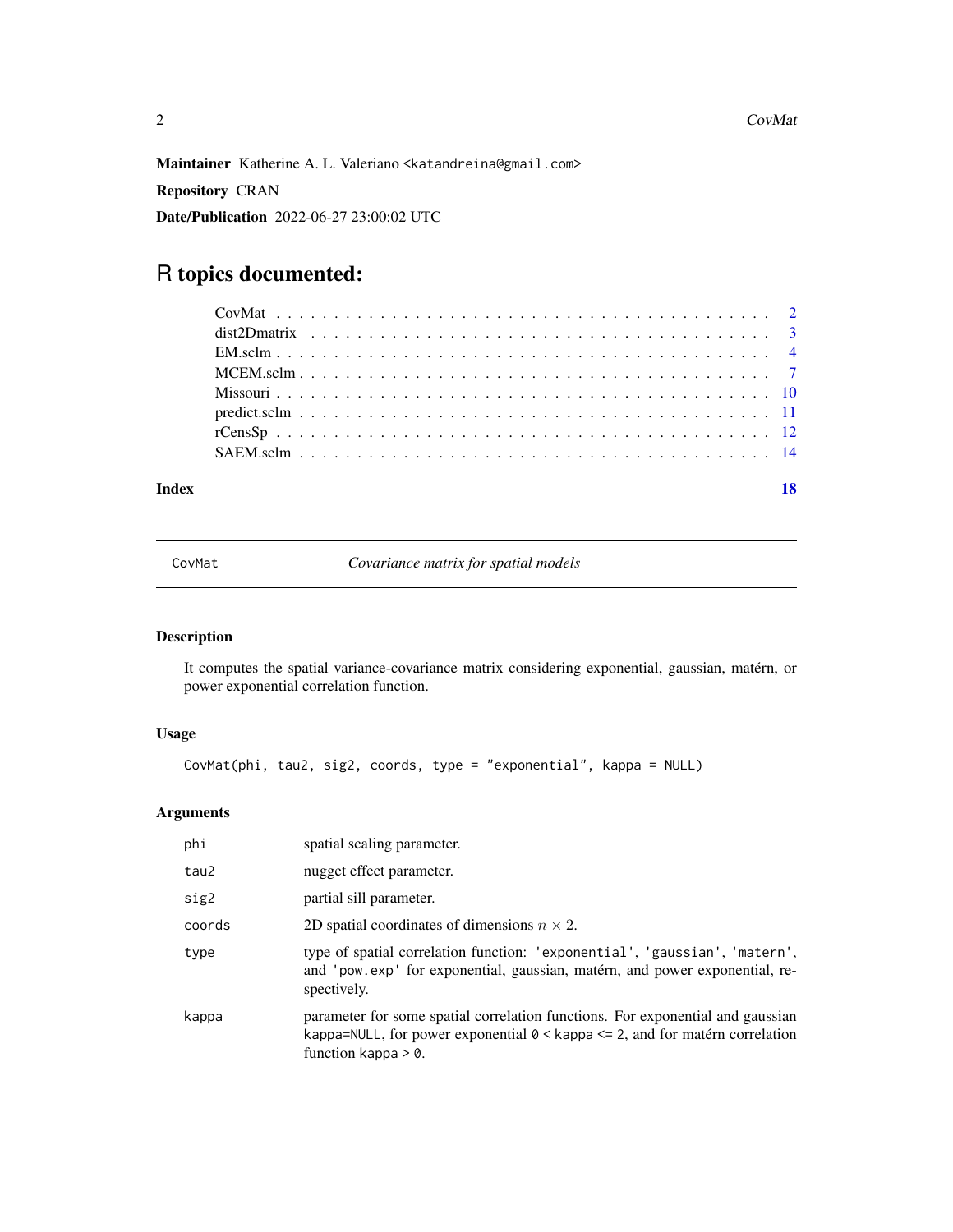#### <span id="page-2-0"></span>dist2Dmatrix 3

#### Details

The spatial covariance matrix is given by

$$
\Sigma = [Cov(s_i, s_j)] = \sigma^2 R(\phi) + \tau^2 I_n,
$$

where  $\sigma^2 > 0$  is the partial sill,  $\phi > 0$  is the spatial scaling parameter,  $\tau^2 > 0$  is known as the nugget effect in the geostatistical framework,  $R(\phi)$  is the  $n \times n$  correlation matrix computed from a correlation function, and  $I_n$  is the  $n \times n$  identity matrix.

The spatial correlation functions available are:

```
Exponential: Corr(d) = exp(-d/\phi),
Gaussian: Corr(d) = exp(-(d/\phi)^2),
Matérn: Corr(d) = \frac{1}{2^{(\kappa-1)}\Gamma(\kappa)} \left(\frac{d}{\phi}\right)^{\kappa} K_{\kappa} \left(\frac{d}{\phi}\right),
```
**Power exponential:**  $Corr(d) = exp(-(d/\phi)^{\kappa})$ ,

where  $d \geq 0$  is the Euclidean distance between two observations,  $\Gamma(.)$  is the gamma function,  $\kappa$  is the smoothness parameter, and  $K_{\kappa}(\cdot)$  is the modified Bessel function of the second kind of order κ.

#### Value

An  $n \times n$  spatial covariance matrix.

#### Author(s)

Katherine L. Valeriano, Alejandro Ordoñez, Christian E. Galarza, and Larissa A. Matos.

#### See Also

[dist2Dmatrix](#page-2-1), [EM.sclm](#page-3-1), [MCEM.sclm](#page-6-1), [SAEM.sclm](#page-13-1)

#### Examples

```
set.seed(1000)
n = 20coords = round(matrix(runif(2*n, 0, 10), n, 2), 5)
Cov = CovMat(phi=5, tau2=0.8, sig2=2, coords=coords, type="exponential")
```
<span id="page-2-1"></span>dist2Dmatrix *Distance matrix computation*

#### Description

It computes the Euclidean distance matrix for a set of coordinates.

#### Usage

dist2Dmatrix(coords)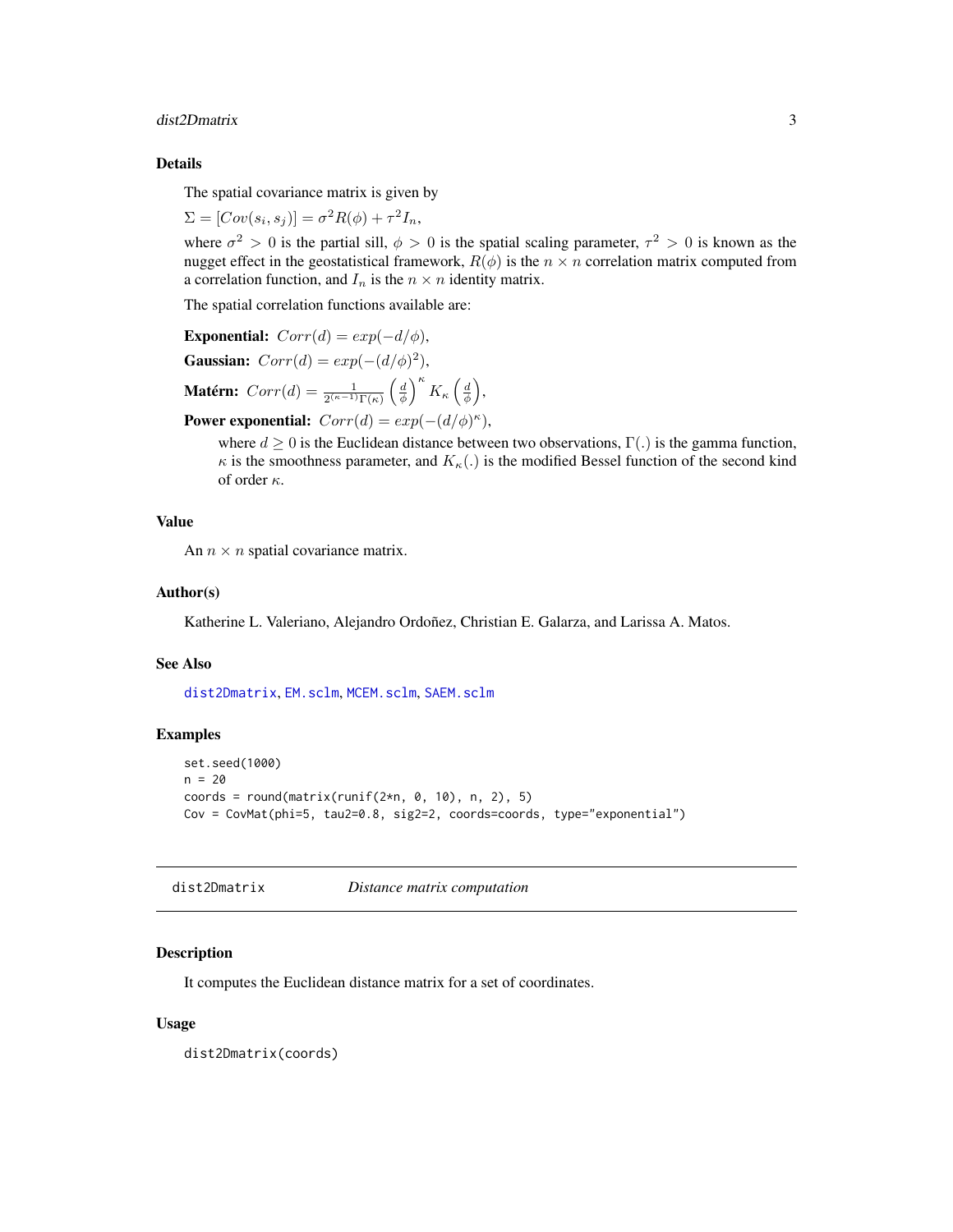#### <span id="page-3-0"></span>Arguments

coords 2D spatial coordinates of dimensions  $n \times 2$ .

#### Value

An  $n \times n$  distance matrix.

#### Author(s)

Katherine L. Valeriano, Alejandro Ordoñez, Christian E. Galarza, and Larissa A. Matos.

#### Examples

```
n = 100
set.seed(1000)
x = round(runif(n, 0, 10), 5) # X coordinate<br>y = round(runif(n, 0, 10), 5) # Y coordinate
y = round(runif(n, 0, 10), 5)Mdist = dist2Dmatrix(cbind(x, y))
```
<span id="page-3-1"></span>EM.sclm *ML estimation of spatial censored linear models via the EM algorithm*

#### Description

It fits the left, right, or interval spatial censored linear model using the Expectation-Maximization (EM) algorithm. It provides estimates and standard errors of the parameters and supports missing values on the dependent variable.

#### Usage

```
EM.sclm(y, x, ci, lcl = NULL, ucl = NULL, coords, phi0, nugget0,type = "exponential", kappa = NULL, lower = c(0.01, 0.01),
  upper = c(30, 30), MaxIter = 300, error = 1e-04, show_se = TRUE)
```

| у        | vector of responses of length $n$ .                                                                                                                                                                                                                                                                                                                                                                                                               |
|----------|---------------------------------------------------------------------------------------------------------------------------------------------------------------------------------------------------------------------------------------------------------------------------------------------------------------------------------------------------------------------------------------------------------------------------------------------------|
| x        | design matrix of dimensions $n \times q$ , where q is the number of fixed effects,<br>including the intercept.                                                                                                                                                                                                                                                                                                                                    |
| сi       | vector of censoring indicators of length $n$ . For each observation: 1 if cen-<br>sored/missing, 0 otherwise.                                                                                                                                                                                                                                                                                                                                     |
| lcl, ucl | vectors of length $n$ representing the lower and upper bounds of the interval,<br>which contains the true value of the censored observation. Default =NULL, in-<br>dicating no-censored data. For each observation: 1c1=-1nf and uc1=c (left<br>censoring); lcl=c and ucl=Inf (right censoring); and lcl and ucl must be fi-<br>nite for interval censoring. Moreover, missing data could be defined by setting<br>$lcl = -Inf$ and $ucl = Inf$ . |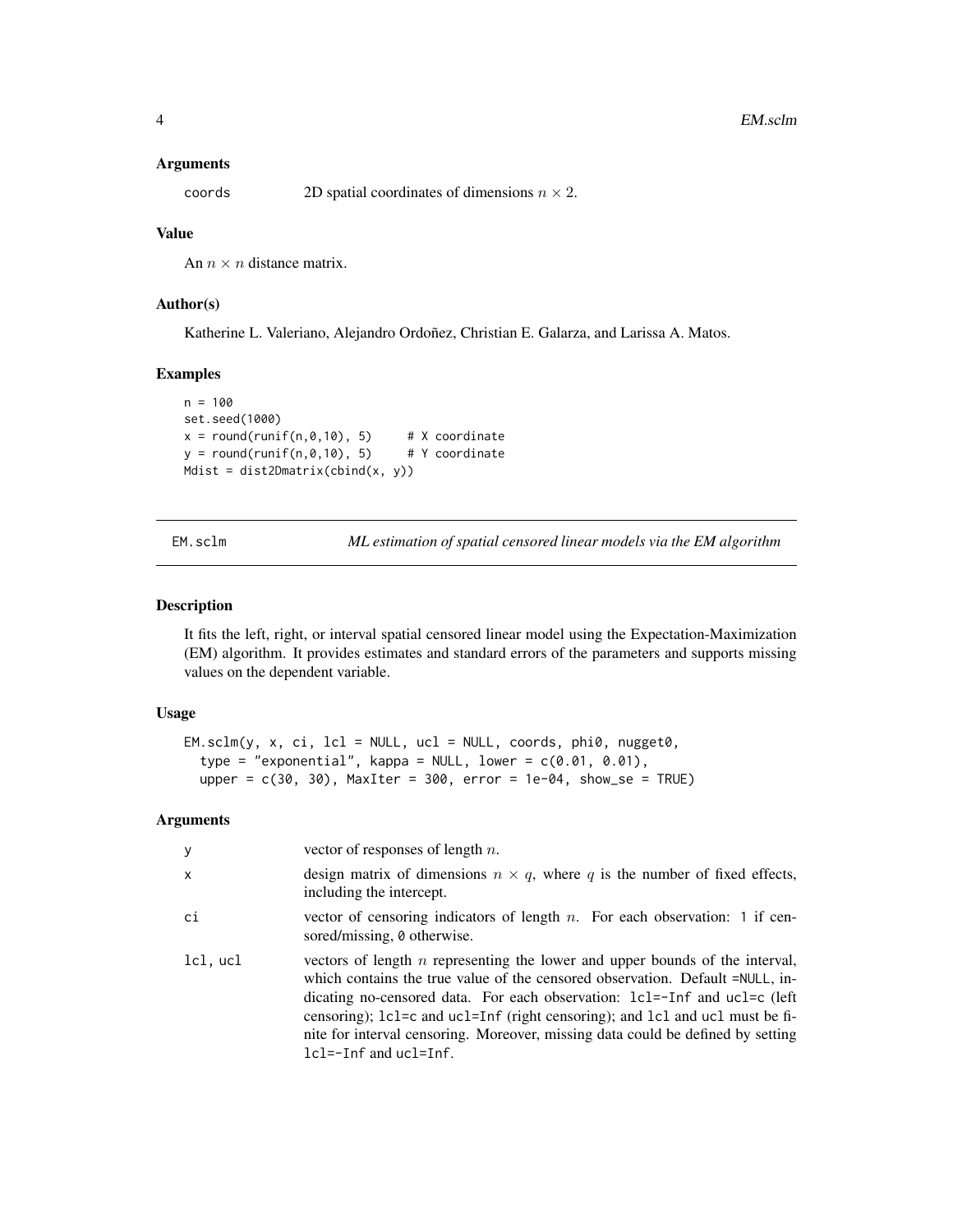#### <span id="page-4-0"></span>EM.sclm 5

| coords       | 2D spatial coordinates of dimensions $n \times 2$ .                                                                                                                      |
|--------------|--------------------------------------------------------------------------------------------------------------------------------------------------------------------------|
| phi0         | initial value for the spatial scaling parameter.                                                                                                                         |
| nugget0      | initial value for the nugget effect parameter.                                                                                                                           |
| type         | type of spatial correlation function: 'exponential', 'gaussian', 'matern',<br>and 'pow.exp' for exponential, gaussian, matérn, and power exponential, re-<br>spectively. |
| kappa        | parameter for some spatial correlation functions. See CovMat.                                                                                                            |
| lower, upper | vectors of lower and upper bounds for the optimization method. If unspecified,<br>the default is $c(0.01, 0.01)$ for lower and $c(30, 30)$ for upper.                    |
| MaxIter      | maximum number of iterations for the EM algorithm. By default =300.                                                                                                      |
| error        | maximum convergence error. By default =1e-4.                                                                                                                             |
| show_se      | logical. It indicates if the standard errors should be estimated by default =TRUE.                                                                                       |

#### Details

The spatial Gaussian model is given by

 $Y = X\beta + \xi$ ,

where Y is the  $n \times 1$  response vector, X is the  $n \times q$  design matrix,  $\beta$  is the  $q \times 1$  vector of regression coefficients to be estimated, and  $\xi$  is the error term. Which is normally distributed with zero-mean and covariance matrix  $\Sigma = \sigma^2 R(\phi) + \tau^2 I_n$ . We assume that  $\Sigma$  is non-singular and X has a full rank (Diggle and Ribeiro 2007).

The estimation process is performed via the EM algorithm, initially proposed by Dempster et al. (1977). The conditional expectations are computed using the function meanvarTMD available in the package MomTrunc.

#### Value

An object of class "sclm". Generic functions print and summary have methods to show the results of the fit. The function plot can extract convergence graphs for the parameter estimates.

Specifically, the following components are returned:

| Theta     | estimated parameters in all iterations, $\theta = (\beta, \sigma^2, \phi, \tau^2)$ . |
|-----------|--------------------------------------------------------------------------------------|
| theta     | final estimation of $\theta = (\beta, \sigma^2, \phi, \tau^2)$ .                     |
| beta      | estimated $\beta$ .                                                                  |
| sigma2    | estimated $\sigma^2$ .                                                               |
| phi       | estimated $\phi$ .                                                                   |
| tau2      | estimated $\tau^2$ .                                                                 |
| EY        | first conditional moment computed in the last iteration.                             |
| EYY       | second conditional moment computed in the last iteration.                            |
| <b>SE</b> | vector of standard errors of $\theta = (\beta, \sigma^2, \phi, \tau^2)$ .            |
| InfMat    | observed information matrix.                                                         |
| loglik    | log-likelihood for the EM method.                                                    |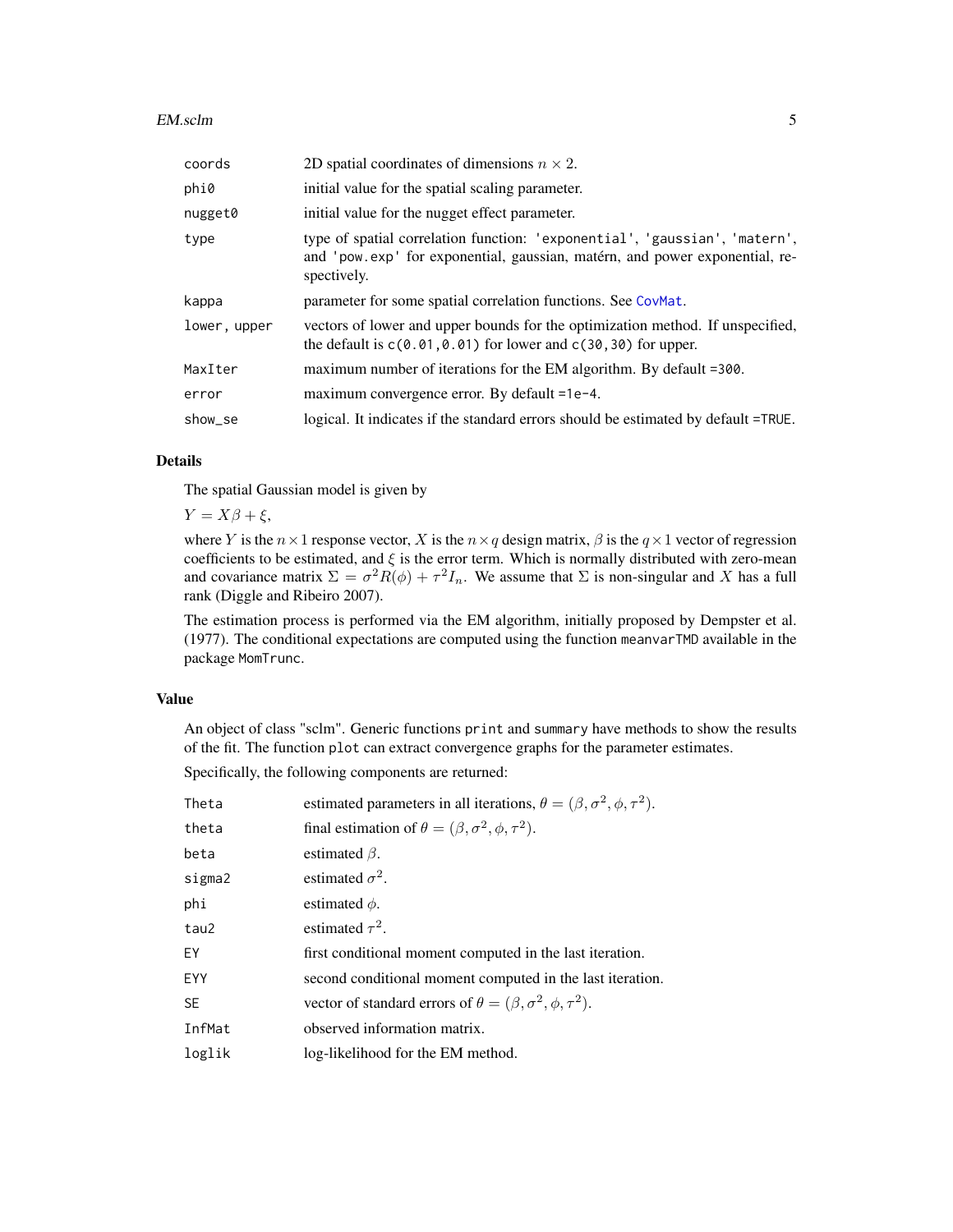<span id="page-5-0"></span>

| BIC     | Bayesian information criterion.                    |
|---------|----------------------------------------------------|
| Iter    | number of iterations needed to converge.           |
| time    | processing time.                                   |
| call    | ReppCensSpatial call that produced the object.     |
| tab     | table of estimates.                                |
| critFin | selection criteria.                                |
| range   | effective range.                                   |
| ncens   | number of censored/missing observations.           |
| MaxIter | maximum number of iterations for the EM algorithm. |

#### Note

The EM final estimates correspond to the estimates obtained at the last iteration of the EM algorithm.

To fit a regression model for non-censored data, just set ci as a vector of zeros.

#### Author(s)

Katherine L. Valeriano, Alejandro Ordoñez, Christian E. Galarza, and Larissa A. Matos.

#### References

Dempster AP, Laird NM, Rubin DB (1977). "Maximum likelihood from incomplete data via the EM algorithm." *Journal of the Royal Statistical Society: Series B (Methodological)*, 39(1), 1–38.

Diggle P, Ribeiro P (2007). *Model-based Geostatistics*. Springer.

#### See Also

[MCEM.sclm](#page-6-1), [SAEM.sclm](#page-13-1), [predict.sclm](#page-10-1)

```
# Simulated example: 10% of left-censored observations
set.seed(1000)
n = 50 # Test with another values for n
coords = round(matrix(runif(2*n, 0, 15),n,2), 5)
x = \text{cbind}(rnorm(n), runif(n))data = rCensSp(c(-1,3), 2, 4, 0.5, x, coords, "left", 0.10, 0, "gaussian")
fit = EM.sclm(y=data$y, x=x, ci=data$ci, lcl=data$lcl, ucl=data$ucl,
              coords=coords, phi0=3, nugget0=1, type="gaussian")
fit
```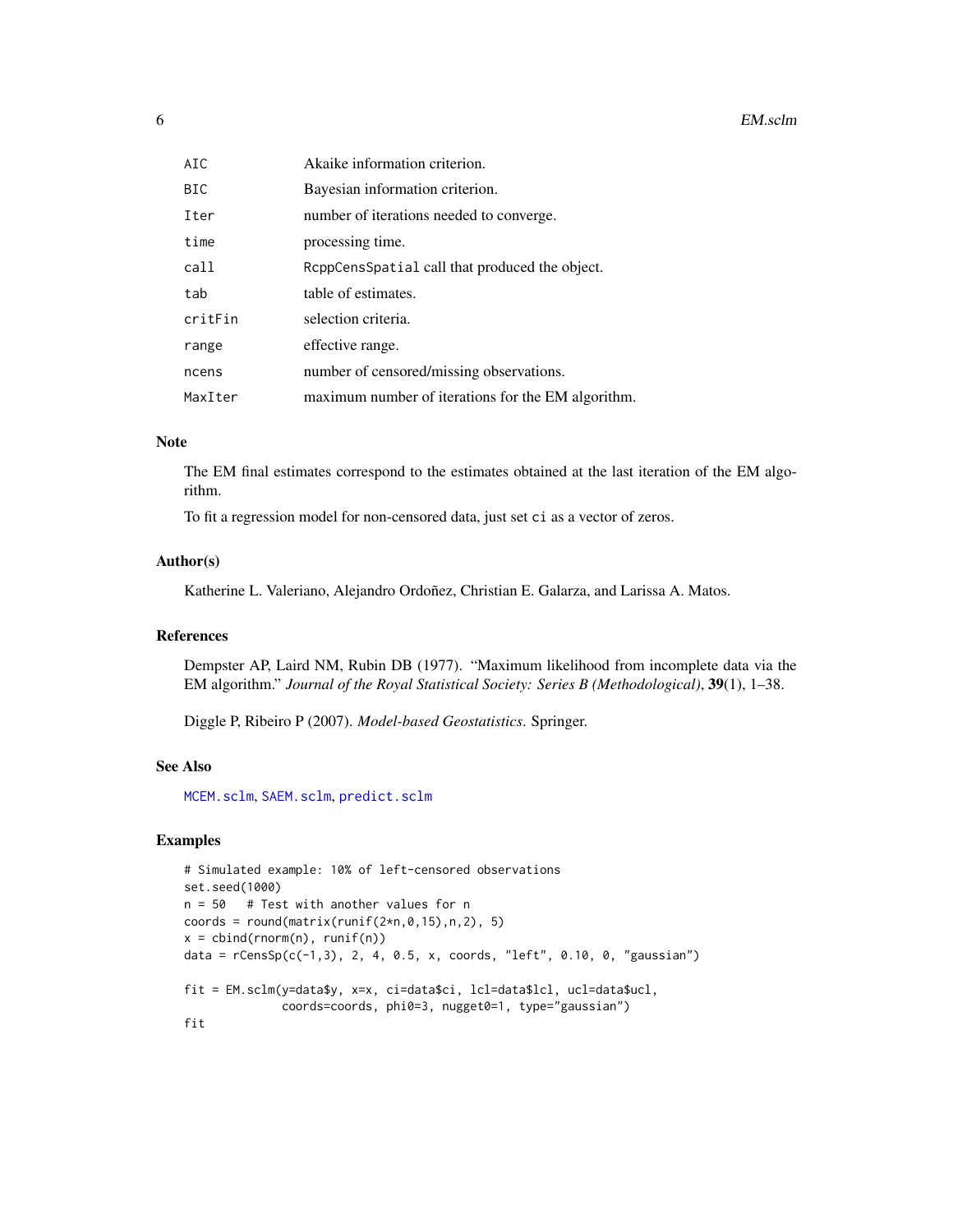<span id="page-6-1"></span><span id="page-6-0"></span>

#### Description

It fits the left, right, or interval spatial censored linear model using the Monte Carlo EM (MCEM) algorithm. It provides estimates and standard errors of the parameters and supports missing values on the dependent variable.

#### Usage

```
MCEM.sclm(y, x, ci, lcl = NULL, ucl = NULL, coords, phi0, nugget0,
  type = "exponential", kappa = NULL, lower = c(0.01, 0.01),
  upper = c(30, 30), MaxIter = 500, nMin = 20, nMax = 5000,
  error = 1e-04, show_se = TRUE)
```

| У            | vector of responses of length $n$ .                                                                                                                                                                                                                                                                                                                                                                                                               |
|--------------|---------------------------------------------------------------------------------------------------------------------------------------------------------------------------------------------------------------------------------------------------------------------------------------------------------------------------------------------------------------------------------------------------------------------------------------------------|
| x            | design matrix of dimensions $n \times q$ , where q is the number of fixed effects,<br>including the intercept.                                                                                                                                                                                                                                                                                                                                    |
| сi           | vector of censoring indicators of length $n$ . For each observation: 1 if cen-<br>sored/missing, 0 otherwise.                                                                                                                                                                                                                                                                                                                                     |
| lcl, ucl     | vectors of length $n$ representing the lower and upper bounds of the interval,<br>which contains the true value of the censored observation. Default =NULL, in-<br>dicating no-censored data. For each observation: lcl=-Inf and ucl=c (left<br>censoring); 1c1=c and uc1=Inf (right censoring); and 1c1 and uc1 must be fi-<br>nite for interval censoring. Moreover, missing data could be defined by setting<br>$lcl = -Inf$ and $ucl = Inf$ . |
| coords       | 2D spatial coordinates of dimensions $n \times 2$ .                                                                                                                                                                                                                                                                                                                                                                                               |
| phi0         | initial value for the spatial scaling parameter.                                                                                                                                                                                                                                                                                                                                                                                                  |
| nugget0      | initial value for the nugget effect parameter.                                                                                                                                                                                                                                                                                                                                                                                                    |
| type         | type of spatial correlation function: 'exponential', 'gaussian', 'matern',<br>and 'pow.exp' for exponential, gaussian, matérn, and power exponential, re-<br>spectively.                                                                                                                                                                                                                                                                          |
| kappa        | parameter for some spatial correlation functions. See CovMat.                                                                                                                                                                                                                                                                                                                                                                                     |
| lower, upper | vectors of lower and upper bounds for the optimization method. If unspecified,<br>the default is $c(0.01, 0.01)$ for lower and $c(30, 30)$ for upper.                                                                                                                                                                                                                                                                                             |
| MaxIter      | maximum number of iterations for the MCEM algorithm. By default =500.                                                                                                                                                                                                                                                                                                                                                                             |
| nMin         | initial sample size for Monte Carlo integration. By default =20.                                                                                                                                                                                                                                                                                                                                                                                  |
| nMax         | maximum sample size for Monte Carlo integration. By default =5000.                                                                                                                                                                                                                                                                                                                                                                                |
| error        | maximum convergence error. By default =1e-4.                                                                                                                                                                                                                                                                                                                                                                                                      |
| show_se      | logical. It indicates if the standard errors should be estimated by default =TRUE.                                                                                                                                                                                                                                                                                                                                                                |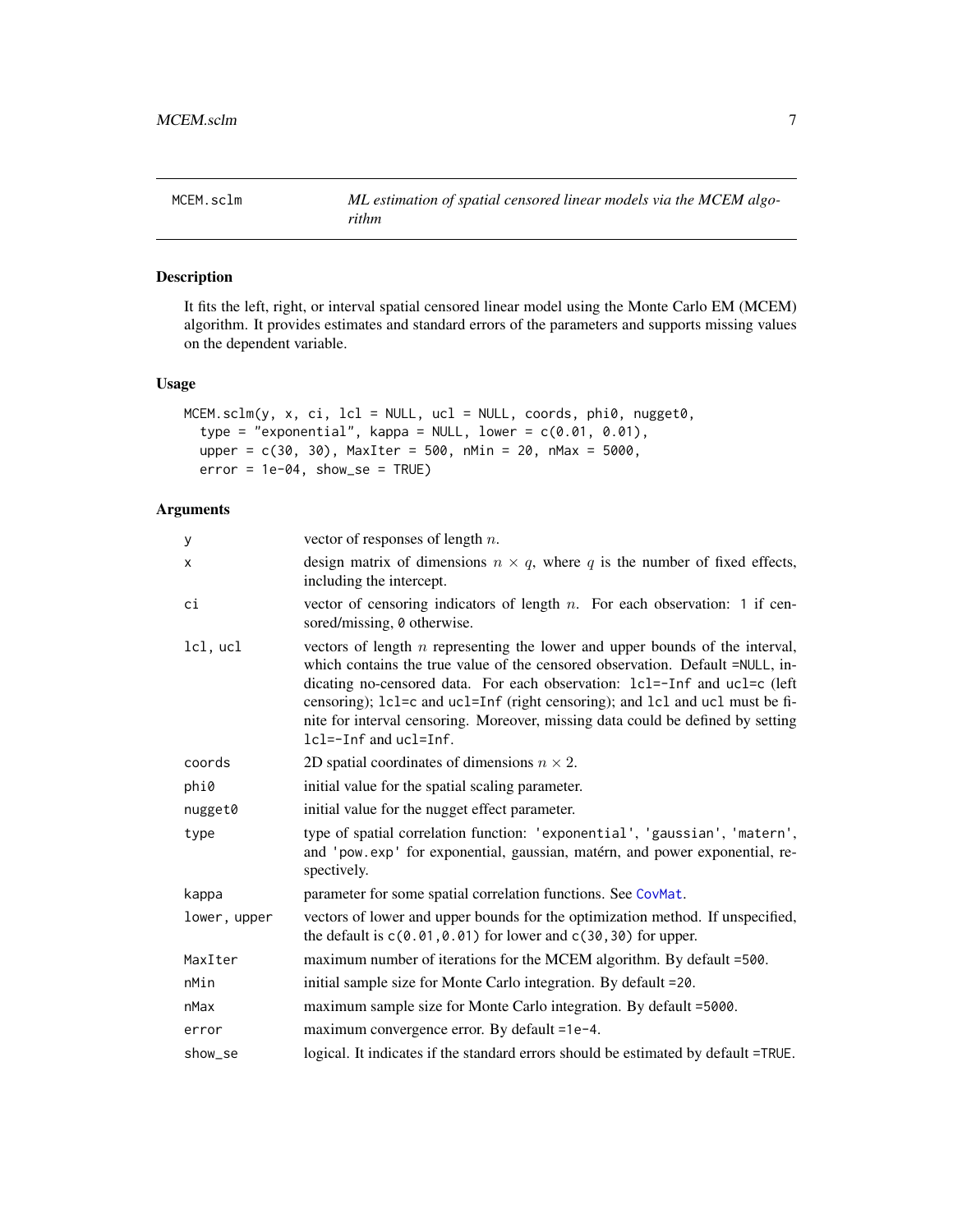#### Details

The spatial Gaussian model is given by

 $Y = X\beta + \xi$ ,

where Y is the  $n \times 1$  response vector, X is the  $n \times q$  design matrix,  $\beta$  is the  $q \times 1$  vector of regression coefficients to be estimated, and  $\xi$  is the error term. Which is normally distributed with zero-mean and covariance matrix  $\Sigma = \sigma^2 R(\phi) + \tau^2 I_n$ . We assume that  $\Sigma$  is non-singular and X has a full rank (Diggle and Ribeiro 2007).

The estimation process is performed via the MCEM algorithm, initially proposed by Wei and Tanner (1990). The Monte Carlo (MC) approximation starts with a sample of size nMin; at each iteration, the sample size increases (nMax-nMin)/MaxIter, and at the last iteration, the sample size is nMax. The random observations are sampled through the slice sampling algorithm available in package relliptical.

#### Value

An object of class "sclm". Generic functions print and summary have methods to show the results of the fit. The function plot can extract convergence graphs for the parameter estimates.

Specifically, the following components are returned:

| Theta      | estimated parameters in all iterations, $\theta = (\beta, \sigma^2, \phi, \tau^2)$ . |
|------------|--------------------------------------------------------------------------------------|
| theta      | final estimation of $\theta = (\beta, \sigma^2, \phi, \tau^2)$ .                     |
| beta       | estimated $\beta$ .                                                                  |
| sigma2     | estimated $\sigma^2$ .                                                               |
| phi        | estimated $\phi$ .                                                                   |
| tau2       | estimated $\tau^2$ .                                                                 |
| EY         | MC approximation of the first conditional moment.                                    |
| <b>EYY</b> | MC approximation of the second conditional moment.                                   |
| <b>SE</b>  | vector of standard errors of $\theta = (\beta, \sigma^2, \phi, \tau^2)$ .            |
| InfMat     | observed information matrix.                                                         |
| loglik     | log-likelihood for the MCEM method.                                                  |
| AIC        | Akaike information criterion.                                                        |
| <b>BIC</b> | Bayesian information criterion.                                                      |
| Iter       | number of iterations needed to converge.                                             |
| time       | processing time.                                                                     |
| call       | ReppCensSpatial call that produced the object.                                       |
| tab        | table of estimates.                                                                  |
| critFin    | selection criteria.                                                                  |
| range      | effective range.                                                                     |
| ncens      | number of censored/missing observations.                                             |
| MaxIter    | maximum number of iterations for the MCEM algorithm.                                 |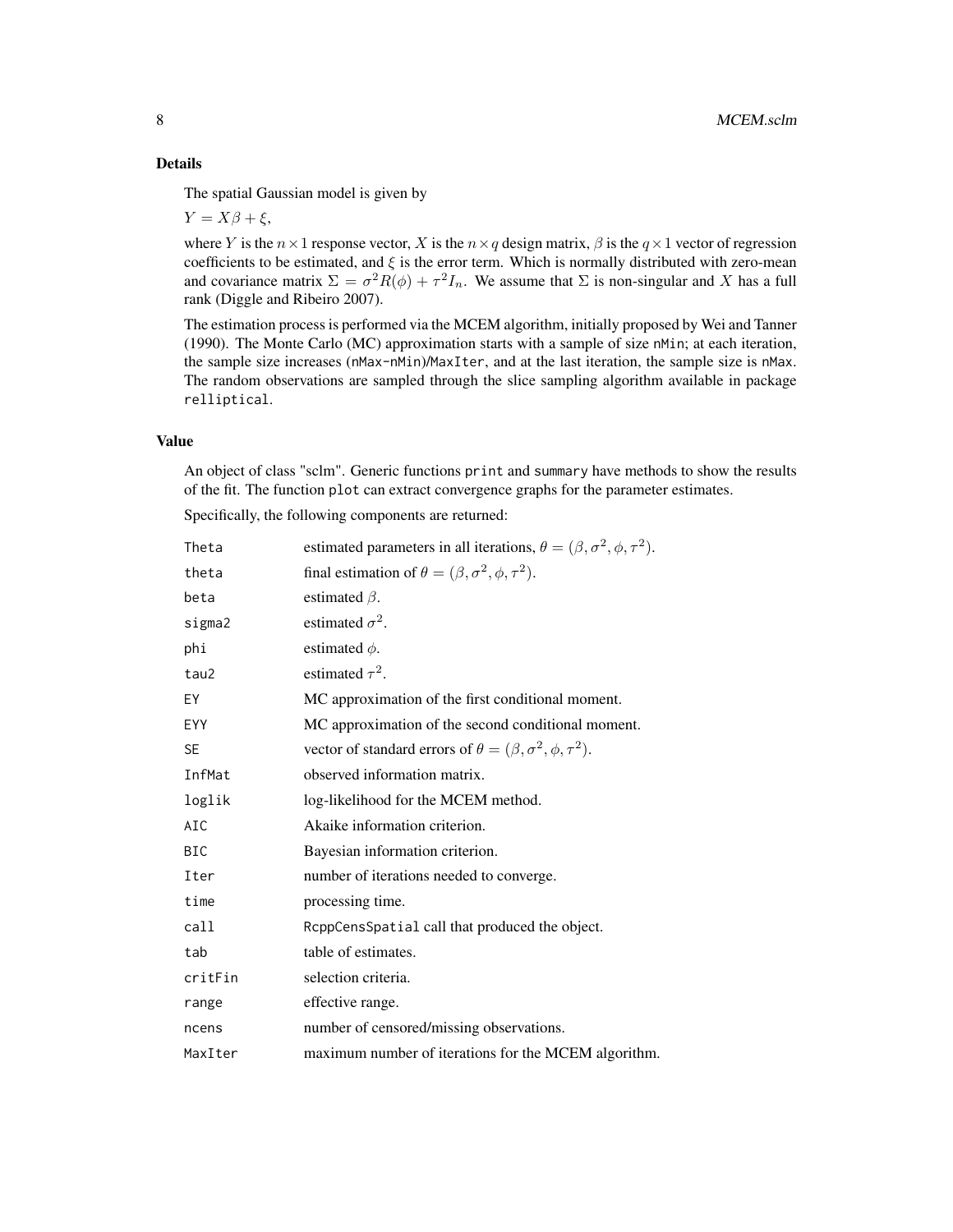#### <span id="page-8-0"></span>MCEM.sclm 9

#### Note

The MCEM final estimates correspond to the mean of the estimates obtained at each iteration after deleting the half and applying a thinning of 3.

To fit a regression model for non-censored data, just set ci as a vector of zeros.

#### Author(s)

Katherine L. Valeriano, Alejandro Ordoñez, Christian E. Galarza, and Larissa A. Matos.

#### References

Diggle P, Ribeiro P (2007). *Model-based Geostatistics*. Springer.

Wei G, Tanner M (1990). "A Monte Carlo implementation of the EM algorithm and the poor man's data augmentation algorithms." *Journal of the American Statistical Association*, 85(411), 699–704. [doi:10.1080/01621459.1990.10474930.](https://doi.org/10.1080/01621459.1990.10474930)

#### See Also

[EM.sclm](#page-3-1), [SAEM.sclm](#page-13-1), [predict.sclm](#page-10-1)

```
# Example 1: left censoring data
set.seed(1000)
n = 50 # Test with another values for n
coords = round(matrix(runif(2*n, 0, 15),n,2), 5)
x = \text{cbind}(\text{norm}(n), \text{norm}(n))data = rCensSp(c(2,-1), 2, 3, 0.70, x, coords, "left", 0.08, 0, "matern", 1)
fit = MCEM.sclm(y=data$y, x=x, ci=data$ci, lcl=data$lcl, ucl=data$ucl,
                coords, phi0=2.50, nugget0=0.75, type="matern",
                kappa=1, MaxIter=30, nMax=1000)
fit$tab
# Example 2: left censoring and missing data
yMiss = data$y
yMiss[20] = NA
ci = data$ci
ci[20] = 1ucl = data$ucl
ucl[20] = Inffit1 = MCEM.sclm(y=yMiss, x=x, ci=ci, lcl=data$lcl, ucl=ucl, coords,
                 phi0=2.50, nugget0=0.75, type="matern", kappa=1,
                 MaxIter=300, nMax=1000)
summary(fit1)
plot(fit1)
```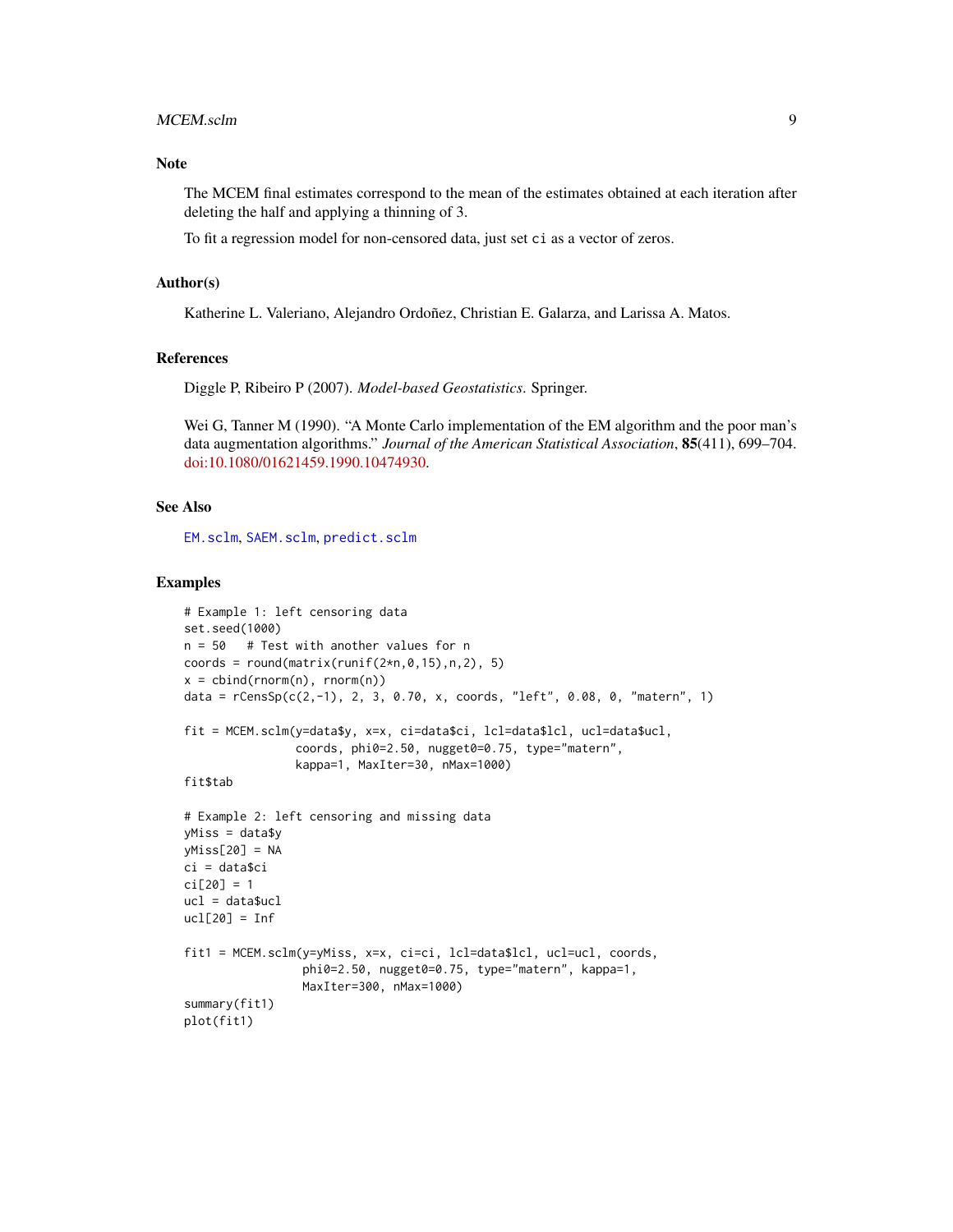#### <span id="page-9-0"></span>Description

The level of dioxin (2,3,7,8-tetrachlorodibenzo-p-dioxin or TCDD) data was collected in November 1983 by the U.S. Environmental Protection Agency (EPA) in several areas of a highway in Missouri, USA. The TCDD measurement was subject to a limit of detection (cens); thereby, the TCDD data is left-censored. Only the locations used in the geostatistical analysis by Zirschky and Harris (1986) are shown.

#### Usage

data("Missouri")

#### Format

A data frame with 127 observations and five variables:

xcoord x coordinate of the start of each transect (ft).

ycoord y coordinate of the start of each transect (ft).

TCDD TCDD concentrations (mg/kg).

transect transect length (ft).

cens indicator of censoring (left-censored observations).

#### Source

Zirschky JH, Harris DJ (1986). "Geostatistical analysis of hazardous waste site data." *Journal of Environmental Engineering*, 112(4), 770–784.

#### See Also

[EM.sclm](#page-3-1), [MCEM.sclm](#page-6-1), [SAEM.sclm](#page-13-1)

```
data("Missouri")
y = log(Missouri$TCDD)
cc = Missouri$cens
coord = cbind(Missouri$xcoord/100, Missouri$ycoord)
x = matrix(1, length(y), 1)lcl = rep(-Inf, length(y))ucl = y## SAEM fit
set.seed(83789)
fit1 = SAEM.sclm(y, x, cc, lcl, ucl, coord, 5, 1, lower=c(1e-5, 1e-5),upper=c(50,50))
```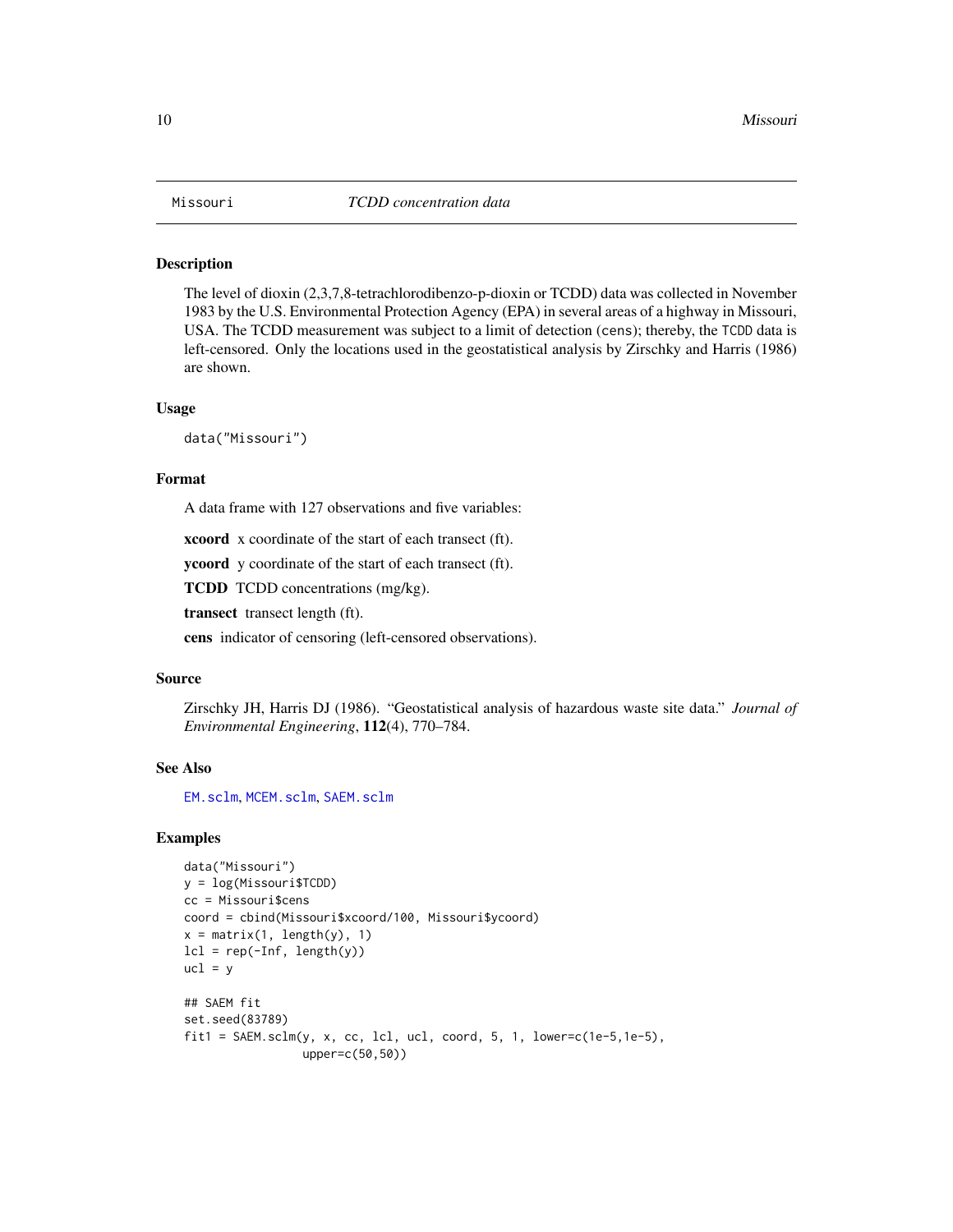#### <span id="page-10-0"></span>predict.sclm 11

```
fit1$tab
## MCEM fit
fit2 = MCEM.sclm(y, x, cc, lcl, ucl, coord, 5, 1, lower=c(1e-5, 1e-5),upper=c(50,50), MaxIter=300, nMax=1000)
fit2$tab
## Imputed values
cbind(fit1$EY, fit2$EY)[cc==1,]
```
<span id="page-10-1"></span>predict.sclm *Prediction in spatial models with censored/missing responses*

#### Description

It performs spatial prediction in a set of new S spatial locations.

#### Usage

```
## S3 method for class 'sclm'
predict(object, locPre, xPre, ...)
```
#### Arguments

| object                  | object of class 'sclm' given as output of EM. sclm, MCEM. sclm, or SAEM. sclm<br>function. |
|-------------------------|--------------------------------------------------------------------------------------------|
| locPre                  | matrix of coordinates for which prediction is performed.                                   |
| xPre                    | matrix of covariates for which prediction is performed.                                    |
| $\cdot$ $\cdot$ $\cdot$ | further arguments passed to or from other methods.                                         |

#### Details

This function predicts using the mean squared error (MSE) criterion, which takes the conditional expectation E(Y|X) as the best linear predictor.

#### Value

The function returns a list with:

| coord      | matrix of coordinates.         |
|------------|--------------------------------|
| predValues | predicted values.              |
| sdPred     | predicted standard deviations. |

#### Author(s)

Katherine L. Valeriano, Alejandro Ordoñez, Christian E. Galarza, and Larissa A. Matos.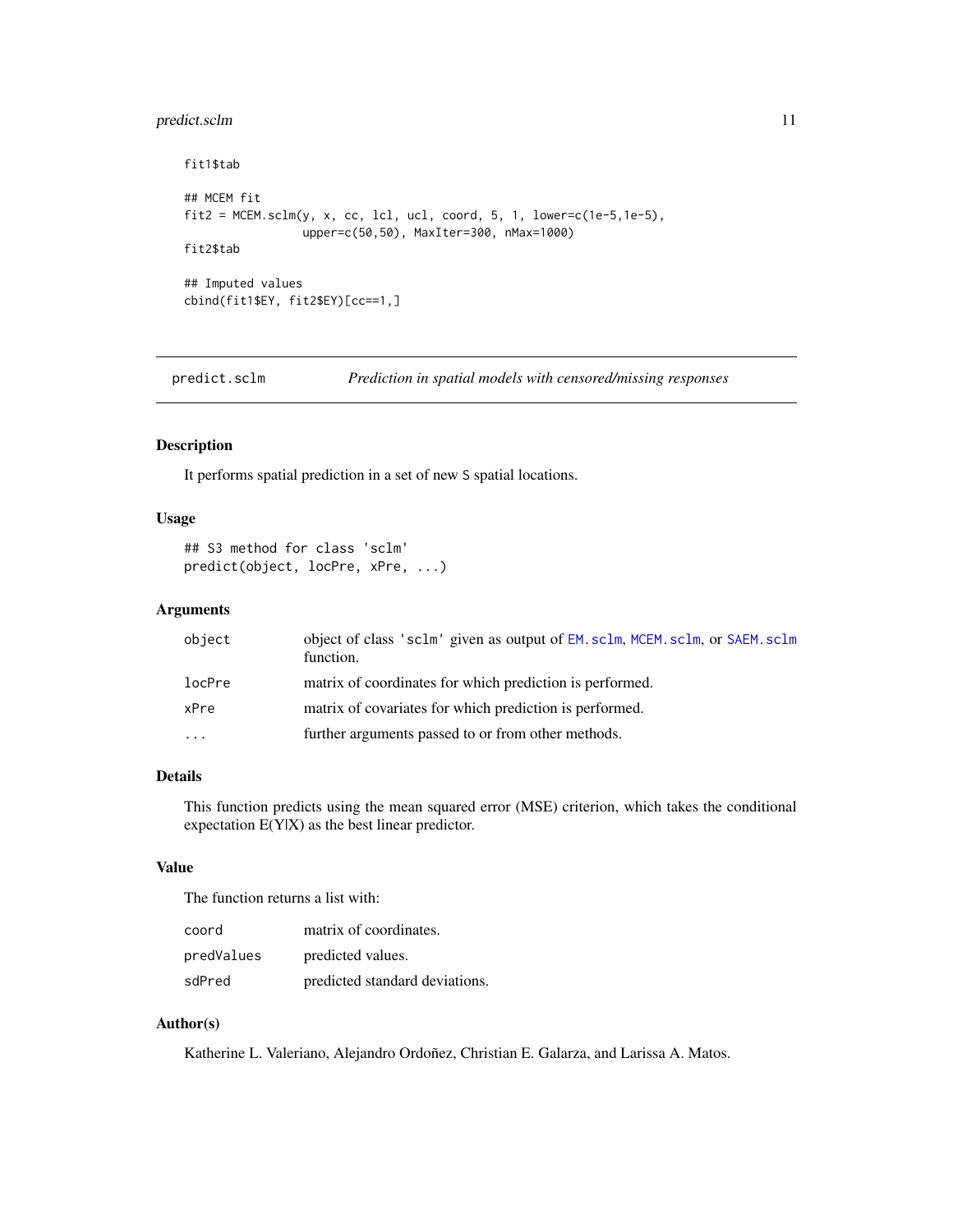#### See Also

[EM.sclm](#page-3-1), [MCEM.sclm](#page-6-1), [SAEM.sclm](#page-13-1)

#### Examples

```
set.seed(1000)
n = 120coords = round(matrix(runif(2*n, 0, 15), n, 2), 5)
x = \text{cbind}(\text{rbinom}(n, 1, 0.50), \text{rnorm}(n), \text{rnorm}(n))data = rCensSp(c(1,4,-1), 2, 3, 0.50, x, coords, "left", 0.10, 20)## Estimation
data1 = data$Data
# Estimation: EM algorithm
fit1 = EM.sclm(y=data1$y, x=data1$x, ci=data1$ci, lcl=data1$lcl,
               ucl=data1$ucl, coords=data1$coords, phi0=2.50, nugget0=1)
# Estimation: SAEM algorithm
fit2 = SAEM.sclm(y=data1$y, x=data1$x, ci=data1$ci, lcl=data1$lcl,
                 ucl=data1$ucl, coords=data1$coords, phi0=2.50, nugget0=1)
# Estimation: MCEM algorithm
fit3 = MCEM.sclm(y=data1$y, x=data1$x, ci=data1$ci, lcl=data1$lcl,
                 ucl=data1$ucl, coords=data1$coords, phi0=2.50, nugget0=1,
                 MaxIter=300)
cbind(fit1$theta, fit2$theta, fit3$theta)
# Prediction
data2 = data$TestData
pred1 = predict(fit1, data2$coords, data2$x)
pred2 = predict(fit2, data2$coords, data2$x)
pred3 = predict(fit3, data2$coords, data2$x)
# Cross-validation
mean((data2$y - pred1$predValues)^2)
mean((data2$y - pred2$predValues)^2)
mean((data2$y - pred3$predValues)^2)
```
rCensSp *Censored spatial data simulation*

#### **Description**

It simulates censored spatial data with a linear structure for an established censoring rate.

#### Usage

```
rCensSp(beta, sigma2, phi, nugget, x, coords, cens = "left", pcens = 0.1,
 npred = 0, cov.model = "exponential", kappa = NULL)
```
<span id="page-11-0"></span>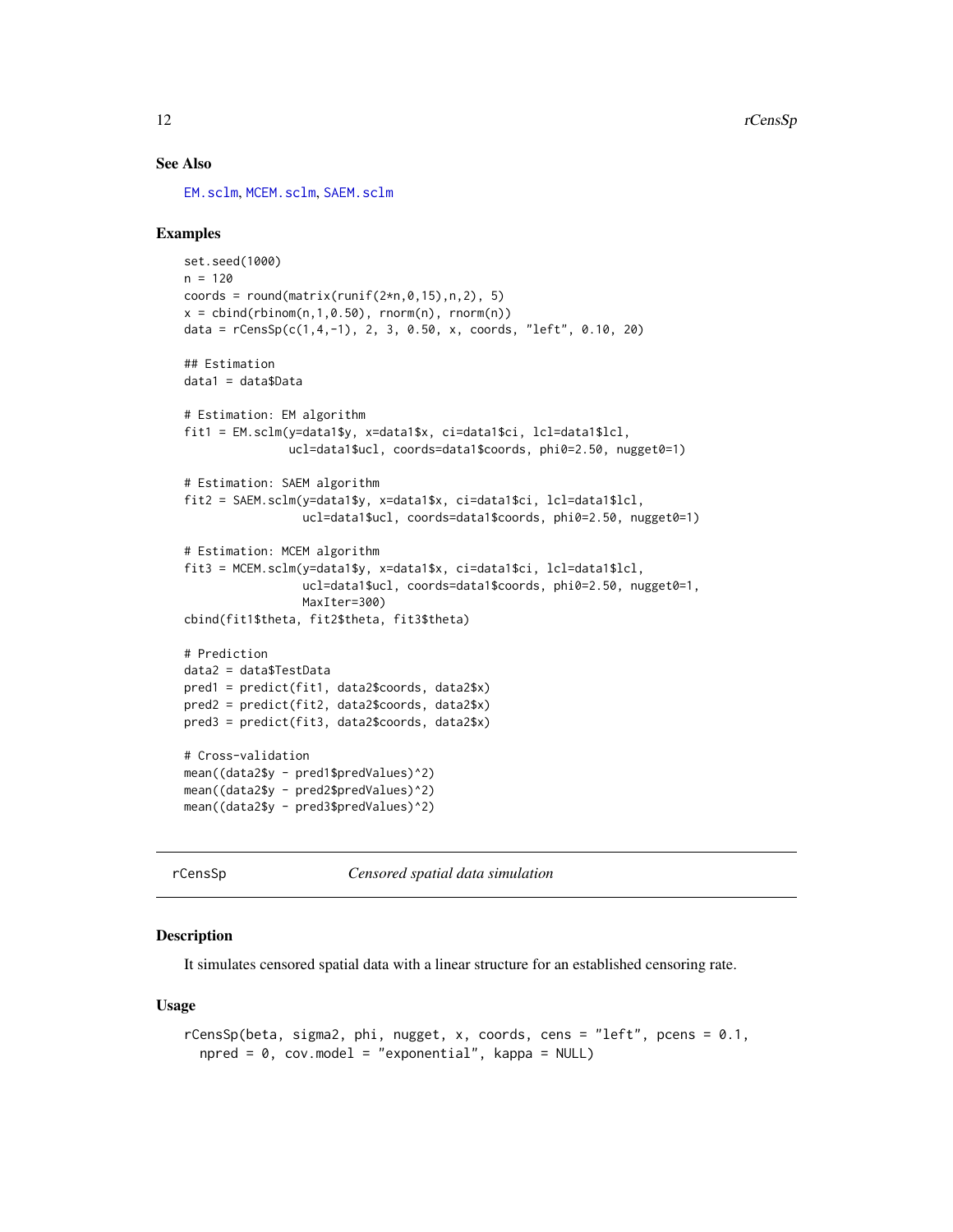#### $rCensSp$  13

### Arguments

| beta      | linear regression parameters.                                                                                                                                                                      |
|-----------|----------------------------------------------------------------------------------------------------------------------------------------------------------------------------------------------------|
| sigma2    | partial sill parameter.                                                                                                                                                                            |
| phi       | spatial scaling parameter.                                                                                                                                                                         |
| nugget    | nugget effect parameter.                                                                                                                                                                           |
| x         | design matrix of dimensions $n \times q$ .                                                                                                                                                         |
| coords    | 2D spatial coordinates of dimensions $n \times 2$ .                                                                                                                                                |
| cens      | 'left' or 'right' censoring. By default = 'left'.                                                                                                                                                  |
| pcens     | desired censoring rate. By default $=0.10$ .                                                                                                                                                       |
| npred     | number of simulated data used for cross-validation (Prediction). By default $=0$ .                                                                                                                 |
| cov.model | type of spatial correlation function: 'exponential', 'gaussian', 'matern',<br>and 'pow.exp' for exponential, gaussian, matérn, and power exponential, re-<br>spectively.                           |
| kappa     | parameter for some spatial correlation functions. For exponential and gaussian<br>kappa=NULL, for power exponential $0 \leq k$ appa $\leq$ 2, and for matérn correlation<br>function kappa $> 0$ . |

#### Value

If npred > 0, it returns two lists: Data and TestData; otherwise, it returns a list with the simulated data.

| Data     |                        |
|----------|------------------------|
| у        | response vector.       |
| сi       | censoring indicator.   |
| 1c1      | lower censoring bound. |
| ucl      | upper censoring bound. |
| coords   | coordinates matrix.    |
| x        | design matrix.         |
| TestData |                        |
| y        | response vector.       |
| coords   | coordinates matrix.    |
| x        | design matrix.         |
|          |                        |

## Author(s)

Katherine L. Valeriano, Alejandro Ordoñez, Christian E. Galarza, and Larissa A. Matos.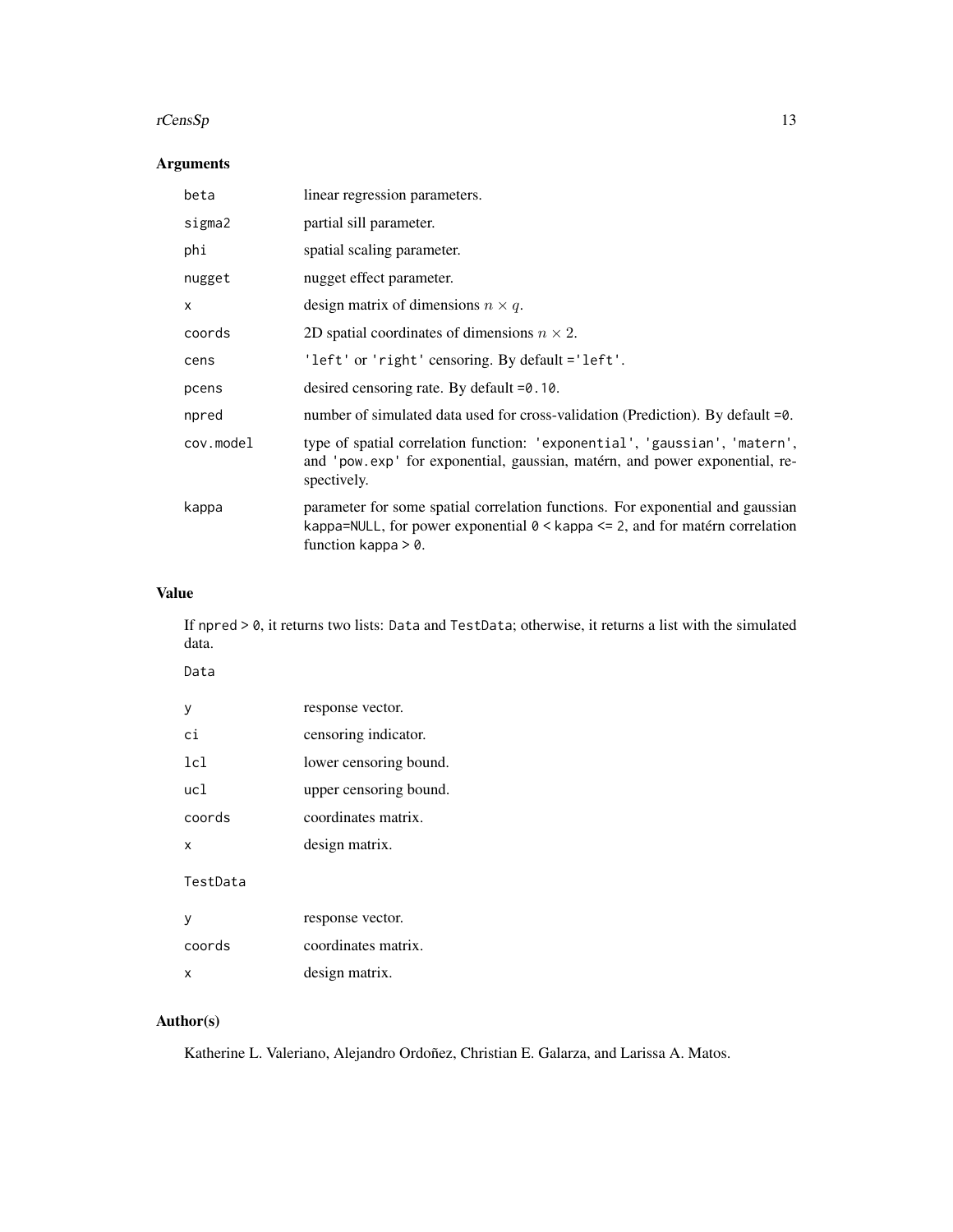#### Examples

```
n = 100
set.seed(1000)
coords = round(matrix(runif(2*n, 0, 15),n,2), 5)
x = \text{cbind}(1, \text{rnorm}(n))data = rCensSp(beta=c(5,2), sigma2=2, phi=4, nugget=0.70, x=x,coords=coords, cens="left", pcens=0.10, npred=10,
                cov.model="gaussian")
data$Data
data$TestData
```
<span id="page-13-1"></span>

| SAEM.sclm | ML estimation of spatial censored linear models via the SAEM algo- |
|-----------|--------------------------------------------------------------------|
|           | rithm                                                              |

#### Description

It fits the left, right, or interval spatial censored linear model using the Stochastic Approximation EM (SAEM) algorithm. It provides estimates and standard errors of the parameters and supports missing values on the dependent variable.

#### Usage

```
SAEM.sclm(y, x, ci, lcl = NULL, ucl = NULL, coords, phi0, nugget0,
  type = "exponential", kappa = NULL, lower = c(0.01, 0.01),
  upper = c(30, 30), MaxIter = 300, M = 20, pc = 0.2, error = 1e-04,
  show\_se = TRUE)
```

| у        | vector of responses of length $n$ .                                                                                                                                                                                                                                                                                                                                                                                                           |
|----------|-----------------------------------------------------------------------------------------------------------------------------------------------------------------------------------------------------------------------------------------------------------------------------------------------------------------------------------------------------------------------------------------------------------------------------------------------|
| X        | design matrix of dimensions $n \times q$ , where q is the number of fixed effects,<br>including the intercept.                                                                                                                                                                                                                                                                                                                                |
| ci       | vector of censoring indicators of length $n$ . For each observation: 1 if cen-<br>sored/missing, 0 otherwise.                                                                                                                                                                                                                                                                                                                                 |
| lcl, ucl | vectors of length $n$ representing the lower and upper bounds of the interval,<br>which contains the true value of the censored observation. Default =NULL, in-<br>dicating no-censored data. For each observation: 1c1=-1nf and uc1=c (left<br>censoring); 1c1=c and uc1=Inf (right censoring); and 1c1 and uc1 must be fi-<br>nite for interval censoring. Moreover, missing data could be defined by setting<br>$lcl=-Inf$ and $ucl=Inf$ . |
| coords   | 2D spatial coordinates of dimensions $n \times 2$ .                                                                                                                                                                                                                                                                                                                                                                                           |
| phi0     | initial value for the spatial scaling parameter.                                                                                                                                                                                                                                                                                                                                                                                              |
| nugget0  | initial value for the nugget effect parameter.                                                                                                                                                                                                                                                                                                                                                                                                |

<span id="page-13-0"></span>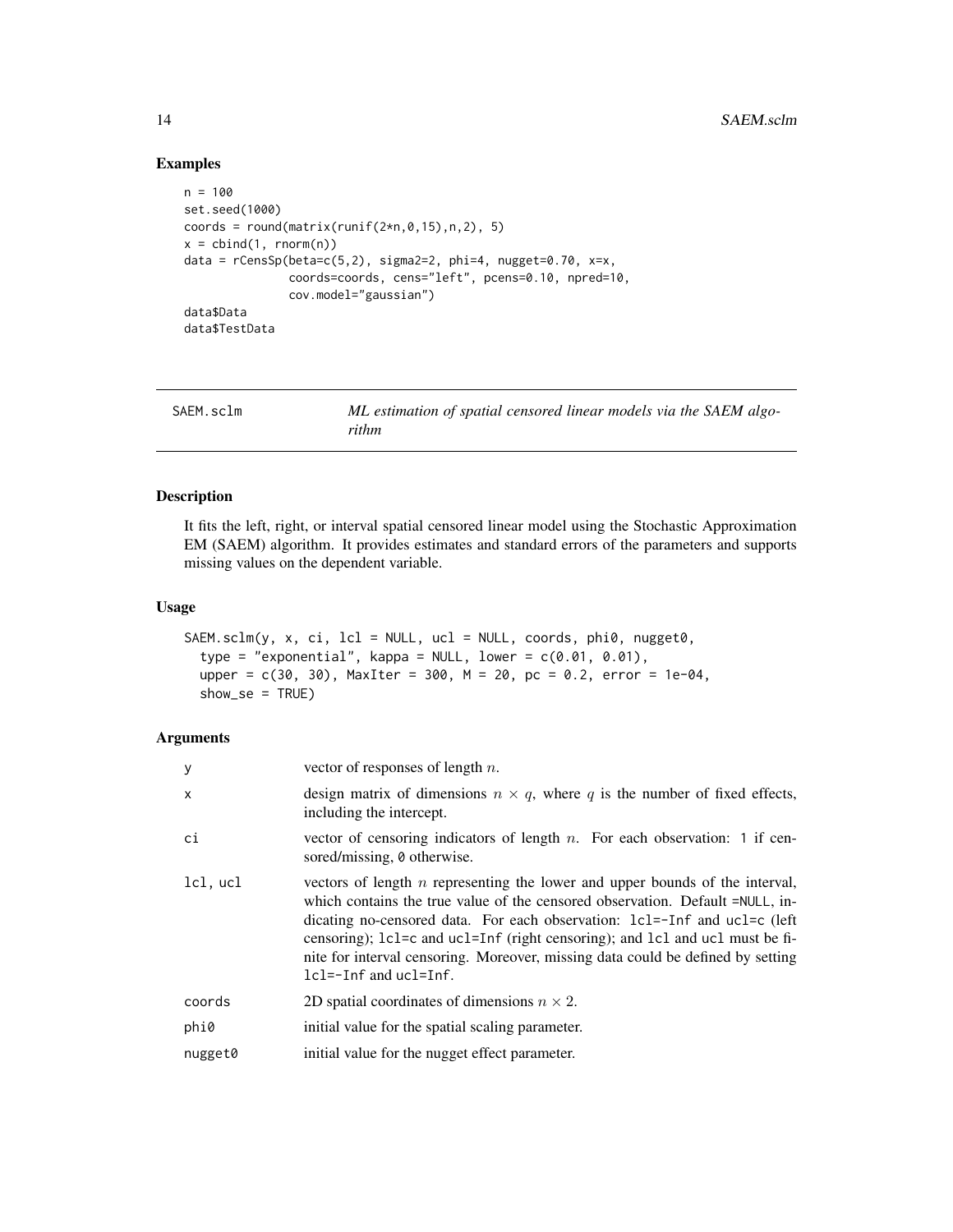#### <span id="page-14-0"></span>SAEM.sclm 15

| type         | type of spatial correlation function: 'exponential', 'gaussian', 'matern',<br>and 'pow.exp' for exponential, gaussian, matérn, and power exponential, re-<br>spectively. |
|--------------|--------------------------------------------------------------------------------------------------------------------------------------------------------------------------|
| kappa        | parameter for some spatial correlation functions. See CovMat.                                                                                                            |
| lower, upper | vectors of lower and upper bounds for the optimization method. If unspecified,<br>the default is $c(0.01, 0.01)$ for lower and $c(30, 30)$ for upper.                    |
| MaxIter      | maximum number of iterations of the SAEM algorithm. By default =300.                                                                                                     |
| M            | number of Monte Carlo samples for stochastic approximation. By default =20.                                                                                              |
| рc           | percentage of initial iterations of the SAEM algorithm with no memory. It is<br>recommended that 50 <maxiter*pc<100. by="" default="0.20.&lt;/td"></maxiter*pc<100.>     |
| error        | maximum convergence error. By default =1e-4.                                                                                                                             |
| show_se      | logical. It indicates if the standard errors should be estimated by default =TRUE.                                                                                       |

#### Details

The spatial Gaussian model is given by

 $Y = X\beta + \xi$ ,

where Y is the  $n \times 1$  response vector, X is the  $n \times q$  design matrix,  $\beta$  is the  $q \times 1$  vector of regression coefficients to be estimated, and  $\xi$  is the error term which is normally distributed with zero-mean and covariance matrix  $\Sigma = \sigma^2 R(\phi) + \tau^2 I_n$ . We assume that  $\Sigma$  is non-singular and X has full rank (Diggle and Ribeiro 2007).

The estimation process is performed via the SAEM algorithm, initially proposed by Delyon et al. (1999). The spatial censored (SAEM) algorithm was previously proposed by Lachos et al. (2017) and Ordoñez et al. (2018) and is available in the package CensSpatial. These packages differ in the random number generation and optimization procedure.

This model is also a particular case of the spatio-temporal model defined by Valeriano et al. (2021) when the number of temporal observations is equal to one. The computing codes of the spatiotemporal SAEM algorithm are available in the package StempCens.

#### Value

An object of class "sclm". Generic functions print and summary have methods to show the results of the fit. The function plot can extract convergence graphs for the parameter estimates.

Specifically, the following components are returned:

| Theta  | estimated parameters in all iterations, $\theta = (\beta, \sigma^2, \phi, \tau^2)$ . |
|--------|--------------------------------------------------------------------------------------|
| theta  | final estimation of $\theta = (\beta, \sigma^2, \phi, \tau^2)$ .                     |
| beta   | estimated $\beta$ .                                                                  |
| sigma2 | estimated $\sigma^2$ .                                                               |
| phi    | estimated $\phi$ .                                                                   |
| tau2   | estimated $\tau^2$ .                                                                 |
| FY     | stochastic approximation of the first conditional moment.                            |
| EYY    | stochastic approximation of the second conditional moment.                           |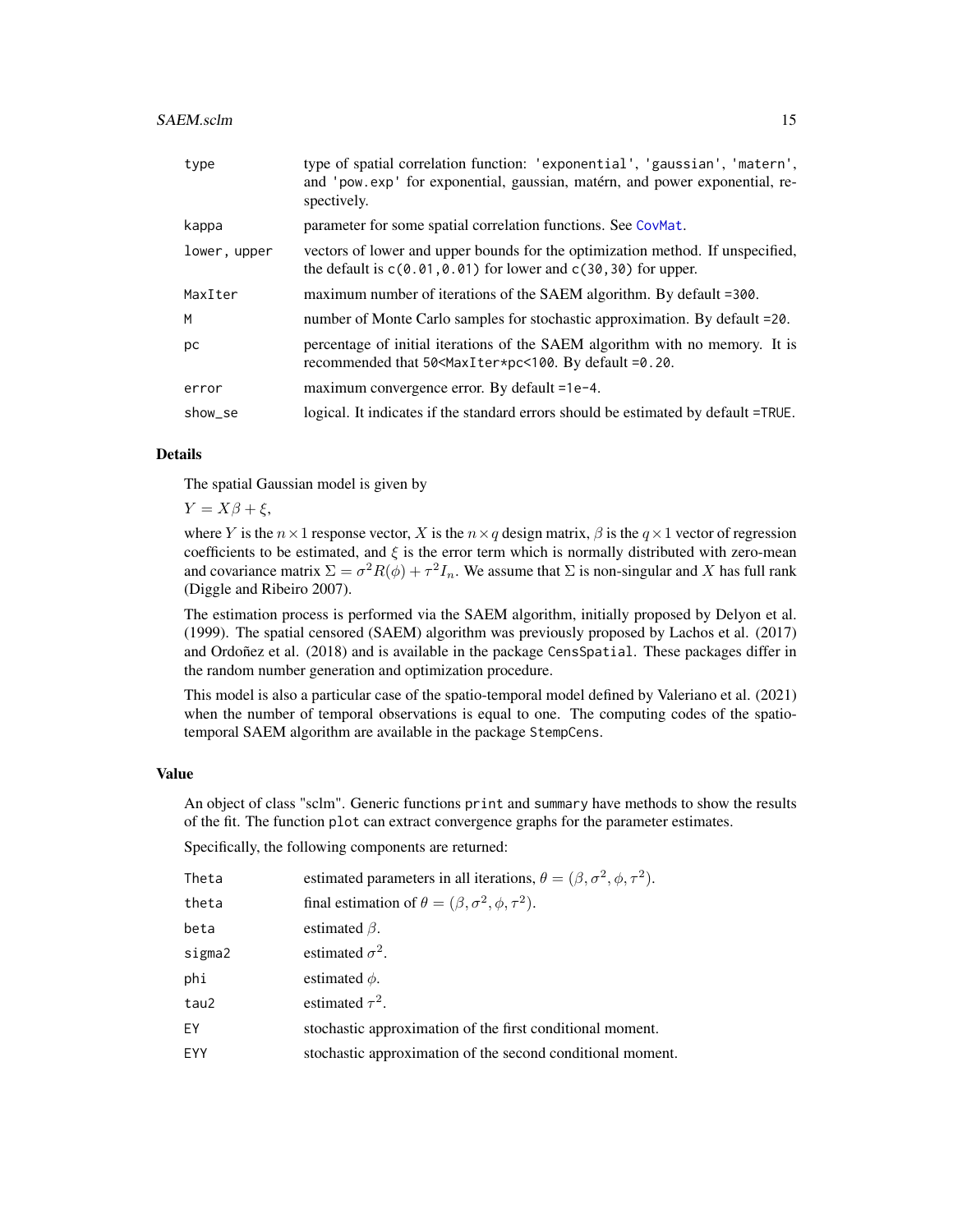<span id="page-15-0"></span>

| SE.     | vector of standard errors of $\theta = (\beta, \sigma^2, \phi, \tau^2)$ . |
|---------|---------------------------------------------------------------------------|
| InfMat  | observed information matrix.                                              |
| loglik  | log-likelihood for the SAEM method.                                       |
| AIC     | Akaike information criterion.                                             |
| BIC     | Bayesian information criterion.                                           |
| Iter    | number of iterations needed to converge.                                  |
| time    | processing time.                                                          |
| call    | ReppCensSpatial call that produced the object.                            |
| tab     | table of estimates.                                                       |
| critFin | selection criteria.                                                       |
| range   | effective range.                                                          |
| ncens   | number of censored/missing observations.                                  |
| MaxIter | maximum number of iterations for the SAEM algorithm.                      |

#### Note

The SAEM final estimates correspond to the estimates obtained at the last iteration of the algorithm.

To fit a regression model for non-censored data, just set ci as a vector of zeros.

#### Author(s)

Katherine L. Valeriano, Alejandro Ordoñez, Christian E. Galarza, and Larissa A. Matos.

#### References

Delyon B, Lavielle M, Moulines E (1999). "Convergence of a stochastic approximation version of the EM algorithm." *The Annals of Statistics*, 27(1), 94–128.

Diggle P, Ribeiro P (2007). *Model-based Geostatistics*. Springer.

Lachos VH, Matos LA, Barbosa TS, Garay AM, Dey DK (2017). "Influence diagnostics in spatial models with censored response." *Environmetrics*, 28(7).

Ordoñez JA, Bandyopadhyay D, Lachos VH, Cabral CRB (2018). "Geostatistical estimation and prediction for censored responses." *Spatial Statistics*, 23, 109–123. [doi:10.1016/j.spasta.2017.12.001.](https://doi.org/10.1016/j.spasta.2017.12.001)

Valeriano KL, Lachos VH, Prates MO, Matos LA (2021). "Likelihood-based inference for spatiotemporal data with censored and missing responses." *Environmetrics*, 32(3).

#### See Also

[EM.sclm](#page-3-1), [MCEM.sclm](#page-6-1), [predict.sclm](#page-10-1)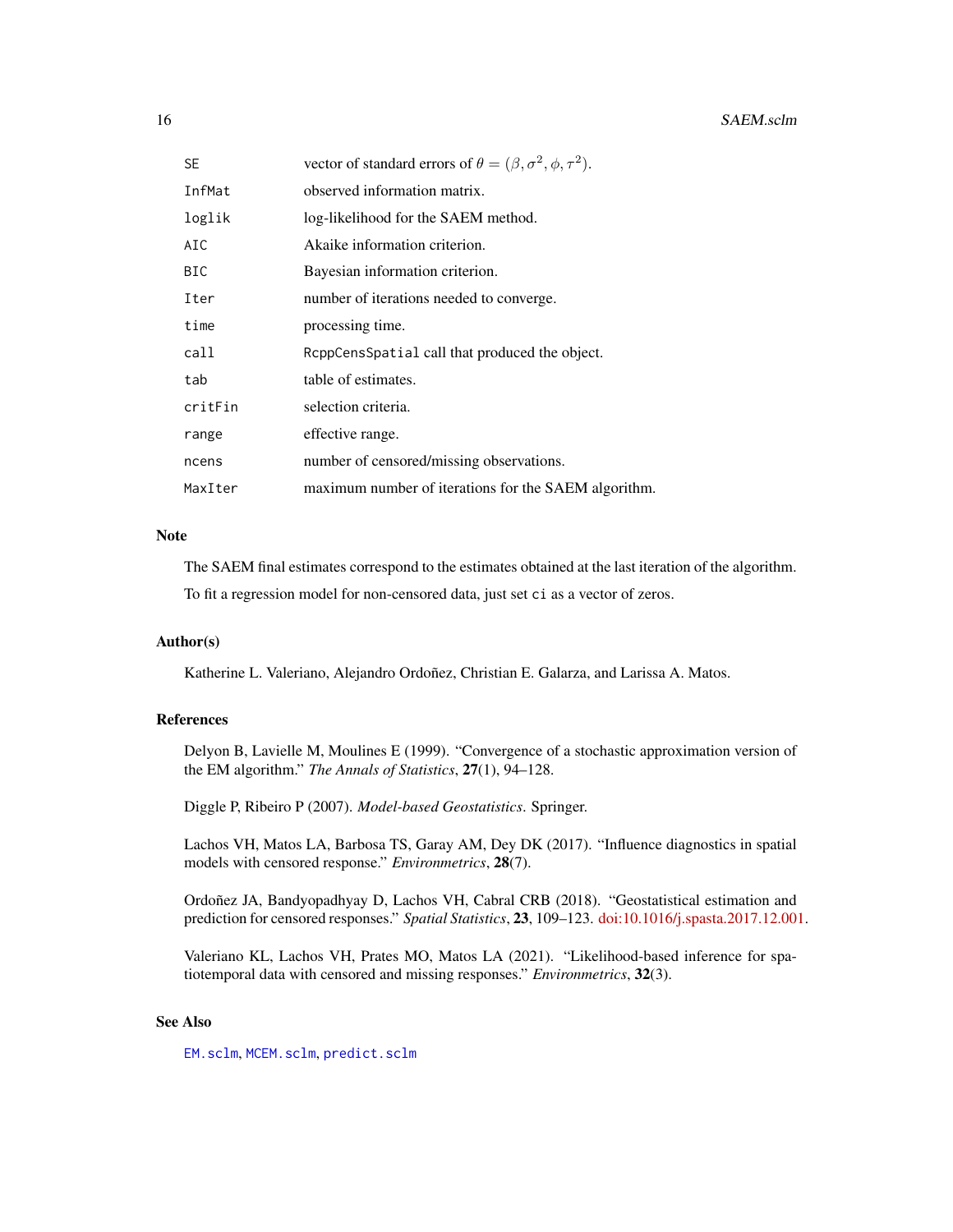#### SAEM.sclm 17

```
# Example 1: 8% of right-censored observations
set.seed(1000)
n = 50 # Test with another values for n
coords = round(matrix(runif(2*n, 0, 15),n,2), 5)
x = \text{cbind}(rnorm(n), rnorm(n))data = rCensSp(c(4, -2), 1, 3, 0.50, x, coords, "right", 0.08)
fit = SAEM.sclm(y=data$y, x=x, ci=data$ci, lcl=data$lcl, ucl=data$ucl,
                 coords, phi0=2, nugget0=1, type="exponential", M=10,
                 pc=0.18)
fit
# Example 2: censored and missing observations
set.seed(123)
n = 200
coords = round(matrix(runif(2*n, 0, 20),n,2), 5)
x = \text{cbind}(\text{runif}(n), \text{rnorm}(n), \text{rexp}(n))data = rCensSp(c(1,4,-1), 2, 3, 0.50, x, coords, "left", 0.05, 0,"matern", 3)
data$y[c(10,120)] = NA
data$ci[c(10,120)] = 1
data$ucl[c(10,120)] = Inf
fit2 = SAEM.sclm(y=data$y, x=x, ci=data$ci, lcl=data$lcl, ucl=data$ucl,
                  coords, phi0=2, nugget0=1, type="matern", kappa=3,
                  M=10, pc=0.18)
fit2$tab
plot(fit2)
```